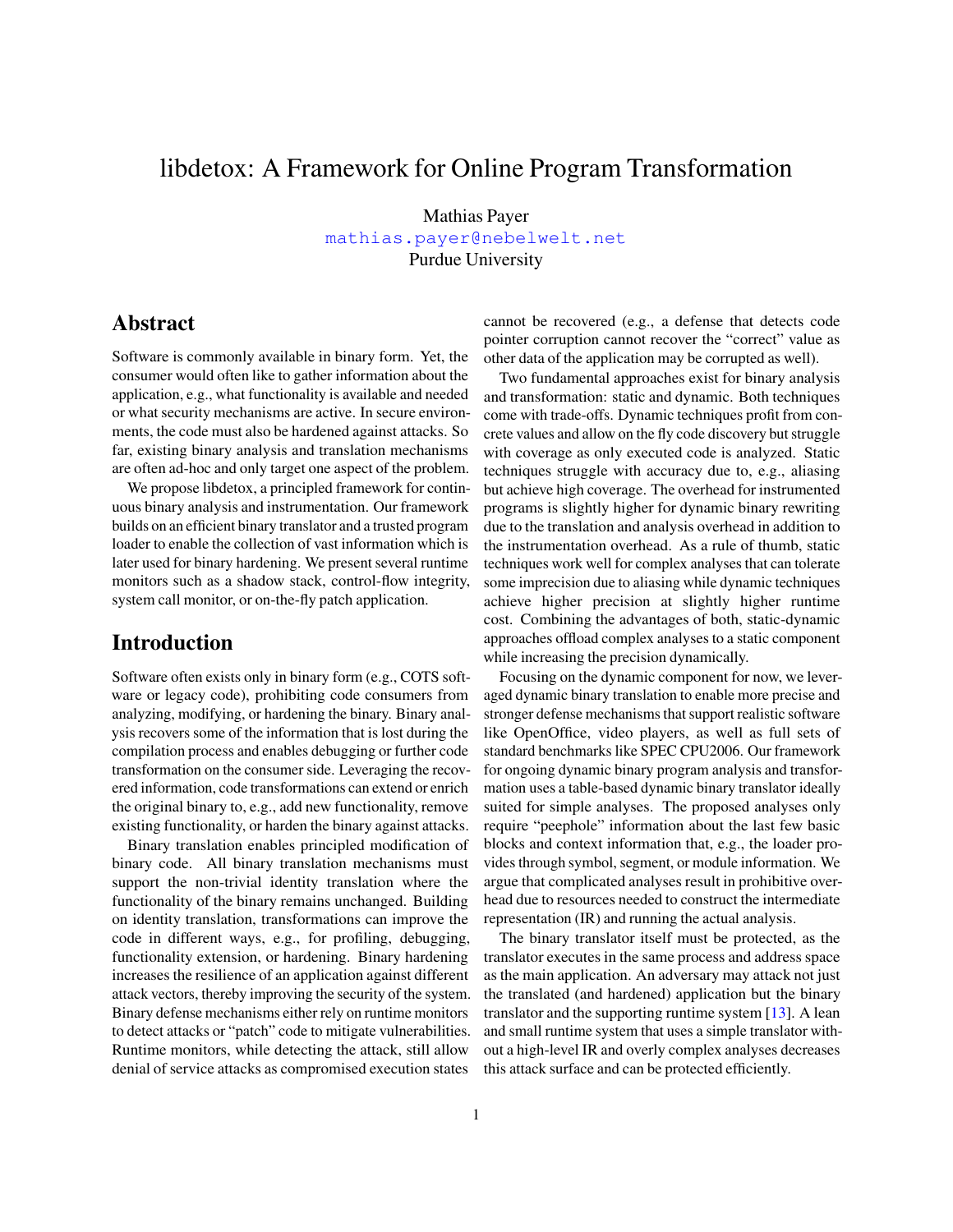

<span id="page-1-0"></span>

Figure 1: Overview of the lockdown framework, including the dynamic translator, the secure loader, and the control-flow transfer verification module.

Building on the translation framework  $[7, 6]$  $[7, 6]$  $[7, 6]$ , we designed a set of runtime monitors that harden the executed binary. To protect the control-flow of the application, we enforce stack integrity through a shadow stack [\[8\]](#page-2-3), protecting against return-oriented programming attacks [\[12,](#page-2-4) [11\]](#page-2-5) and enforce control-flow integrity [\[1\]](#page-2-6) for binaries at runtime [\[3\]](#page-2-7). We introduce a trusted loader [\[10\]](#page-2-8) that protects the loader (and its data structures) from an adversary. A system call monitor enforces a policy on the level of individual per-process system calls [\[8\]](#page-2-3) and injects a file metadata monitor to protect POSIX programs against the inherent time-of-check-to-time-of-use attacks when working with file names to file descriptor mapping [\[9\]](#page-2-9).

Our contributions are (i) a framework for continuous program analysis and transformation at low overhead, (ii) a description of a set of program analyses, and (iii) a set of defense mechanisms based on runtime monitors and code transformations that run on this platform.

#### Binary Translation

Dynamic binary translation is often falsely associated with high overhead. Instead of translating machine code to a high-level IR, our open-source dynamic binary translator uses ISA specific translation tables. A table-based translator limits the achievable instrumentation complexity but results in negligible translation cost [\[6,](#page-2-2) [7\]](#page-2-1). Each decoded instruction is mapped to a function that abstracts the translation and, for same-ISA translation, most instructions can be copied verbatim. Control-flow changing instructions need special care with direct control-flow transfers being adjusted accordingly and indirect control-flow transfers being replaced with a lookup in a data-structure that maps between translated and untranslated code.

The current prototype implementation, shown in [Figure 1,](#page-1-0) targets x86, other ISAs can be supported by adjusting the core translator (about 100 lines of code for x86) and generating the corresponding translation tables. The binary translation framework is implemented in about 20 kLoC. The binary translator uses 13 kLoC whereas the translation tables are about 5 kLoC, the trusted loader replacement of the standard loader uses another 4 kLoC, and the remaining LoC are used for the different code transformations and defenses.

# Dynamic Binary Analysis

The lack of a high-level IR may at first seem restrictive, yet our framework allows a wide spectrum of analyses. Just by tracking translated instructions, we recover all executed basic blocks currently in the code cache. An execution-guided analysis distinguishes code from data as only code will be translated, recovering a precise control-flow graph (for executed code paths). In addition, with a simple counter we detect hot code paths, with several optimizations leveraging these counts. On the interface to the operating system we observe all executed system calls, their parameters, and the corresponding context and call stack of the application  $[8]$ . This information is the baseline for a set of runtime monitors that we developed. Other analyses are possible, depending and driven by the requirements of the runtime monitor or defense.

#### Runtime Monitors

Leveraging our framework, we have developed a set of runtime monitors that protect applications against control-flow hijack attacks and (coarse grained) data-only attacks, namely a shadow stack [\[8\]](#page-2-3), a forward-edge CFI mechanism [\[3\]](#page-2-7), a system call policy framework [\[8\]](#page-2-3), and a file authentication mechanism [\[9\]](#page-2-9).

Return-oriented programming is a common attack vector where an adversary modifies the return address to point to so-called gadgets, short sequences of code, often allowing arbitrary code execution. As we have shown in our control-flow bending work [\[2\]](#page-2-10), CFI without stack integrity can be mitigated. A shadow stack leverages the relationship between function calls and returns and builds a secondary stack of "expected" return targets. When the function returns, observed and expected return addresses are compared, terminating the application if they mismatch. In our framework, the shadow stack reduces the overhead of binary translation with the side effect of enforcing stack integrity. We translate call instructions into pushes of the current instruction pointer to the regular stack and to the shadow stack, a second push of the translated address to the shadow stack, and a branch to the translated target. Return instructions are then translated into a comparison and a branch.

For forward branches (e.g., indirect function calls), our